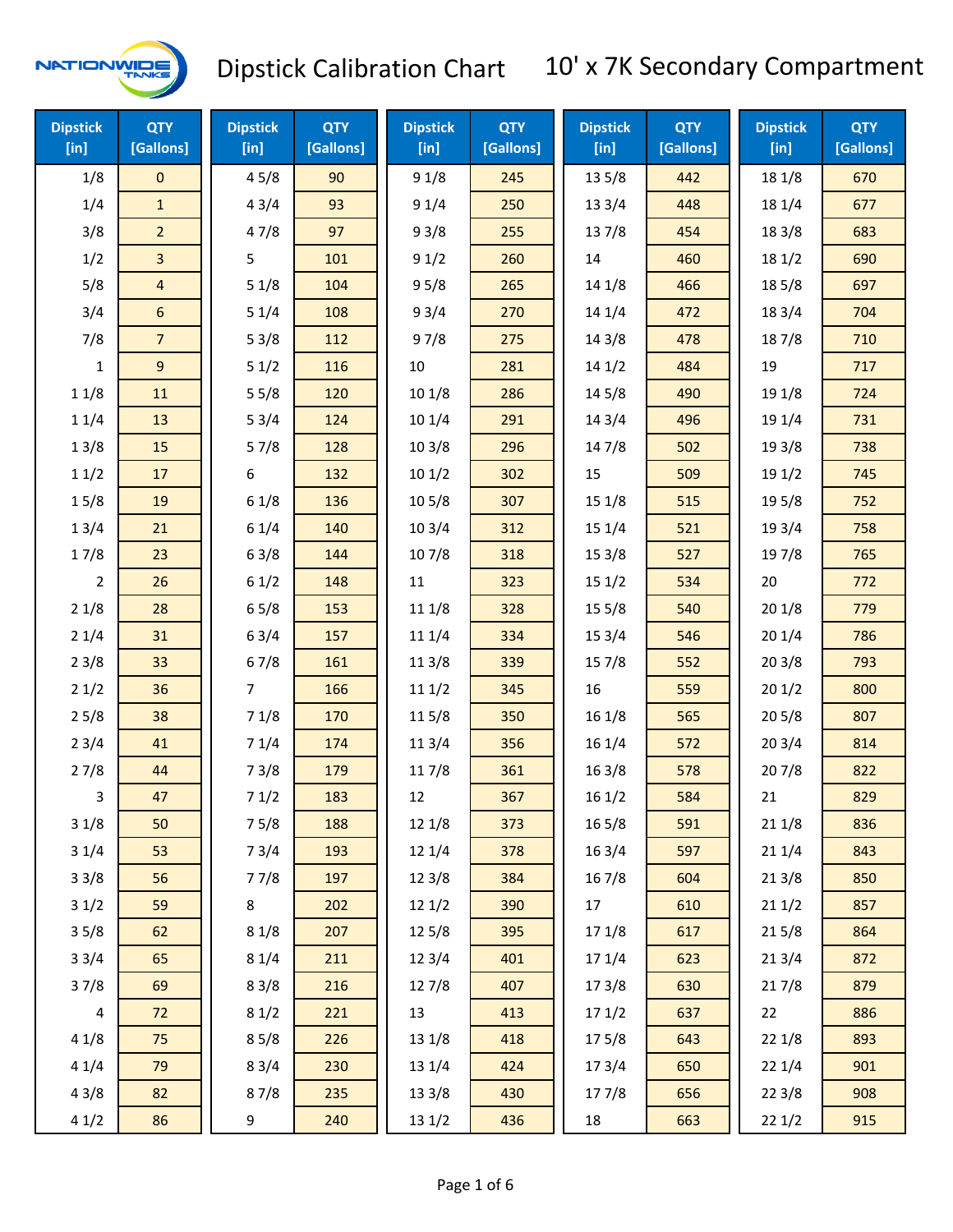

| <b>Dipstick</b><br>[in] | <b>QTY</b><br>[Gallons] | <b>Dipstick</b><br>[in] | <b>QTY</b><br>[Gallons] | <b>Dipstick</b><br>$[$ in] | <b>QTY</b><br>[Gallons] | <b>Dipstick</b><br>$[$ in] | <b>QTY</b><br>[Gallons] | <b>Dipstick</b><br>$[$ in] | <b>QTY</b><br>[Gallons] |
|-------------------------|-------------------------|-------------------------|-------------------------|----------------------------|-------------------------|----------------------------|-------------------------|----------------------------|-------------------------|
| 225/8                   | 922                     | 271/8                   | 1,195                   | 315/8                      | 1,485                   | 36 1/8                     | 1,787                   | 40 5/8                     | 2,101                   |
| 223/4                   | 930                     | 271/4                   | 1,203                   | 31 3/4                     | 1,493                   | 36 1/4                     | 1,796                   | 403/4                      | 2,110                   |
| 227/8                   | 937                     | 273/8                   | 1,211                   | 317/8                      | 1,501                   | 36 3/8                     | 1,805                   | 407/8                      | 2,119                   |
| 23                      | 944                     | 271/2                   | 1,219                   | 32                         | 1,509                   | 36 1/2                     | 1,813                   | 41                         | 2,128                   |
| 231/8                   | 952                     | 275/8                   | 1,227                   | 32 1/8                     | 1,518                   | 36 5/8                     | 1,822                   | 41 1/8                     | 2,137                   |
| 231/4                   | 959                     | 273/4                   | 1,234                   | 32 1/4                     | 1,526                   | 36 3/4                     | 1,830                   | 41 1/4                     | 2,146                   |
| 233/8                   | 967                     | 277/8                   | 1,242                   | 323/8                      | 1,534                   | 367/8                      | 1,839                   | 413/8                      | 2,155                   |
| 231/2                   | 974                     | 28                      | 1,250                   | 321/2                      | 1,542                   | 37                         | 1,848                   | 411/2                      | 2,163                   |
| 235/8                   | 981                     | 28 1/8                  | 1,258                   | 325/8                      | 1,551                   | 37 1/8                     | 1,856                   | 41 5/8                     | 2,172                   |
| 233/4                   | 989                     | 28 1/4                  | 1,266                   | 323/4                      | 1,559                   | 37 1/4                     | 1,865                   | 41 3/4                     | 2,181                   |
| 237/8                   | 996                     | 28 3/8                  | 1,274                   | 327/8                      | 1,567                   | 37 3/8                     | 1,874                   | 417/8                      | 2,190                   |
| 24                      | 1,004                   | 281/2                   | 1,282                   | 33                         | 1,576                   | 371/2                      | 1,882                   | 42                         | 2,199                   |
| 241/8                   | 1,011                   | 285/8                   | 1,290                   | 33 1/8                     | 1,584                   | 37 5/8                     | 1,891                   | 42 1/8                     | 2,208                   |
| 241/4                   | 1,019                   | 283/4                   | 1,298                   | 33 1/4                     | 1,592                   | 37 3/4                     | 1,900                   | 42 1/4                     | 2,217                   |
| 243/8                   | 1,026                   | 287/8                   | 1,306                   | 33 3/8                     | 1,601                   | 377/8                      | 1,908                   | 42 3/8                     | 2,226                   |
| 241/2                   | 1,034                   | 29                      | 1,314                   | 33 1/2                     | 1,609                   | 38                         | 1,917                   | 421/2                      | 2,235                   |
| 245/8                   | 1,041                   | 29 1/8                  | 1,322                   | 33 5/8                     | 1,618                   | 38 1/8                     | 1,926                   | 42 5/8                     | 2,244                   |
| 243/4                   | 1,049                   | 29 1/4                  | 1,330                   | 33 3/4                     | 1,626                   | 38 1/4                     | 1,934                   | 42 3/4                     | 2,253                   |
| 24 7/8                  | 1,057                   | 293/8                   | 1,338                   | 337/8                      | 1,634                   | 38 3/8                     | 1,943                   | 42 7/8                     | 2,262                   |
| 25                      | 1,064                   | 291/2                   | 1,346                   | 34                         | 1,643                   | 38 1/2                     | 1,952                   | 43                         | 2,271                   |
| 251/8                   | 1,072                   | 295/8                   | 1,354                   | 34 1/8                     | 1,651                   | 38 5/8                     | 1,961                   | 43 1/8                     | 2,280                   |
| 251/4                   | 1,079                   | 29 3/4                  | 1,362                   | 34 1/4                     | 1,660                   | 38 3/4                     | 1,969                   | 43 1/4                     | 2,289                   |
| 253/8                   | 1,087                   | 297/8                   | 1,370                   | 34 3/8                     | 1,668                   | 387/8                      | 1,978                   | 43 3/8                     | 2,298                   |
| 251/2                   | 1,095                   | 30                      | 1,378                   | 34 1/2                     | 1,677                   | 39                         | 1,987                   | 43 1/2                     | 2,307                   |
| 255/8                   | 1,102                   | 301/8                   | 1,386                   | 345/8                      | 1,685                   | 39 1/8                     | 1,996                   | 435/8                      | 2,316                   |
| 253/4                   | 1,110                   | 30 1/4                  | 1,395                   | 34 3/4                     | 1,694                   | 39 1/4                     | 2,004                   | 43 3/4                     | 2,325                   |
| 257/8                   | 1,118                   | 30 3/8                  | 1,403                   | 347/8                      | 1,702                   | 39 3/8                     | 2,013                   | 437/8                      | 2,334                   |
| 26                      | 1,125                   | 30 1/2                  | 1,411                   | 35                         | 1,711                   | 39 1/2                     | 2,022                   | 44                         | 2,343                   |
| 261/8                   | 1,133                   | 30 5/8                  | 1,419                   | 35 1/8                     | 1,719                   | 39 5/8                     | 2,031                   | 44 1/8                     | 2,352                   |
| 26 1/4                  | 1,141                   | 303/4                   | 1,427                   | 35 1/4                     | 1,728                   | 39 3/4                     | 2,040                   | 44 1/4                     | 2,361                   |
| 263/8                   | 1,148                   | 307/8                   | 1,435                   | 35 3/8                     | 1,736                   | 397/8                      | 2,048                   | 44 3/8                     | 2,370                   |
| 261/2                   | 1,156                   | 31                      | 1,443                   | 351/2                      | 1,745                   | 40                         | 2,057                   | 44 1/2                     | 2,379                   |
| 26 5/8                  | 1,164                   | 31 1/8                  | 1,452                   | 35 5/8                     | 1,753                   | 40 1/8                     | 2,066                   | 44 5/8                     | 2,388                   |
| 263/4                   | 1,172                   | 31 1/4                  | 1,460                   | 35 3/4                     | 1,762                   | 40 1/4                     | 2,075                   | 44 3/4                     | 2,397                   |
| 267/8                   | 1,180                   | 31 3/8                  | 1,468                   | 357/8                      | 1,770                   | 40 3/8                     | 2,084                   | 447/8                      | 2,406                   |
| 27                      | 1,187                   | 311/2                   | 1,476                   | 36                         | 1,779                   | 401/2                      | 2,093                   | 45                         | 2,415                   |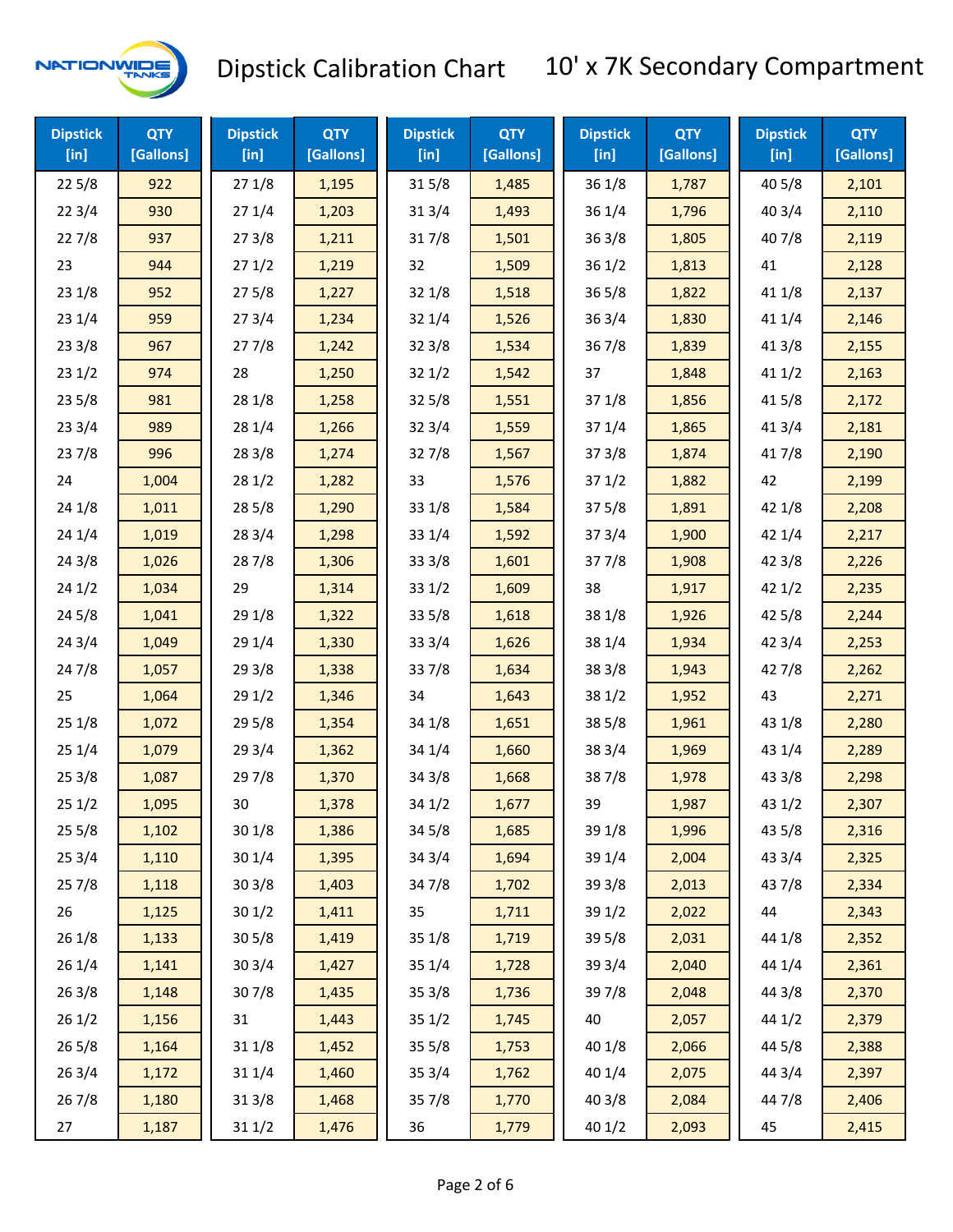

| <b>Dipstick</b><br>$[$ in] | <b>QTY</b><br>[Gallons] | <b>Dipstick</b><br>$[$ in] | <b>QTY</b><br>[Gallons] | <b>Dipstick</b><br>$[$ in] | <b>QTY</b><br>[Gallons] | <b>Dipstick</b><br>$[$ in] | <b>QTY</b><br>[Gallons] | <b>Dipstick</b><br>$[$ in] | <b>QTY</b><br>[Gallons] |
|----------------------------|-------------------------|----------------------------|-------------------------|----------------------------|-------------------------|----------------------------|-------------------------|----------------------------|-------------------------|
| 45 1/8                     | 2,424                   | 49 5/8                     | 2,753                   | 54 1/8                     | 3,086                   | 58 5/8                     | 3,422                   | 63 1/8                     | 3,759                   |
| 45 1/4                     | 2,433                   | 49 3/4                     | 2,762                   | 54 1/4                     | 3,096                   | 58 3/4                     | 3,432                   | 63 1/4                     | 3,768                   |
| 45 3/8                     | 2,442                   | 49 7/8                     | 2,771                   | 54 3/8                     | 3,105                   | 587/8                      | 3,441                   | 63 3/8                     | 3,777                   |
| 45 1/2                     | 2,451                   | 50                         | 2,781                   | 54 1/2                     | 3,114                   | 59                         | 3,450                   | 63 1/2                     | 3,787                   |
| 45 5/8                     | 2,460                   | 50 1/8                     | 2,790                   | 54 5/8                     | 3,124                   | 59 1/8                     | 3,460                   | 63 5/8                     | 3,796                   |
| 45 3/4                     | 2,469                   | 50 1/4                     | 2,799                   | 54 3/4                     | 3,133                   | 59 1/4                     | 3,469                   | 63 3/4                     | 3,805                   |
| 45 7/8                     | 2,478                   | 503/8                      | 2,808                   | 547/8                      | 3,142                   | 59 3/8                     | 3,478                   | 63 7/8                     | 3,815                   |
| 46                         | 2,487                   | 501/2                      | 2,817                   | 55                         | 3,152                   | 59 1/2                     | 3,488                   | 64                         | 3,824                   |
| 46 1/8                     | 2,497                   | 505/8                      | 2,827                   | 55 1/8                     | 3,161                   | 59 5/8                     | 3,497                   | 64 1/8                     | 3,833                   |
| 46 1/4                     | 2,506                   | 503/4                      | 2,836                   | 55 1/4                     | 3,170                   | 59 3/4                     | 3,506                   | 64 1/4                     | 3,843                   |
| 46 3/8                     | 2,515                   | 507/8                      | 2,845                   | 55 3/8                     | 3,179                   | 597/8                      | 3,516                   | 64 3/8                     | 3,852                   |
| 46 1/2                     | 2,524                   | 51                         | 2,854                   | 551/2                      | 3,189                   | 60                         | 3,525                   | 64 1/2                     | 3,861                   |
| 46 5/8                     | 2,533                   | 51 1/8                     | 2,864                   | 55 5/8                     | 3,198                   | 60 1/8                     | 3,534                   | 64 5/8                     | 3,871                   |
| 46 3/4                     | 2,542                   | 51 1/4                     | 2,873                   | 55 3/4                     | 3,207                   | 60 1/4                     | 3,544                   | 64 3/4                     | 3,880                   |
| 46 7/8                     | 2,551                   | 513/8                      | 2,882                   | 55 7/8                     | 3,217                   | 603/8                      | 3,553                   | 647/8                      | 3,889                   |
| 47                         | 2,560                   | 511/2                      | 2,891                   | 56                         | 3,226                   | 601/2                      | 3,563                   | 65                         | 3,899                   |
| 47 1/8                     | 2,569                   | 515/8                      | 2,901                   | 56 1/8                     | 3,235                   | 60 5/8                     | 3,572                   | 65 1/8                     | 3,908                   |
| 47 1/4                     | 2,579                   | 513/4                      | 2,910                   | 56 1/4                     | 3,245                   | 60 3/4                     | 3,581                   | 65 1/4                     | 3,917                   |
| 473/8                      | 2,588                   | 517/8                      | 2,919                   | 56 3/8                     | 3,254                   | 607/8                      | 3,591                   | 65 3/8                     | 3,927                   |
| 471/2                      | 2,597                   | 52                         | 2,928                   | 56 1/2                     | 3,263                   | 61                         | 3,600                   | 65 1/2                     | 3,936                   |
| 475/8                      | 2,606                   | 52 1/8                     | 2,938                   | 56 5/8                     | 3,273                   | 61 1/8                     | 3,609                   | 65 5/8                     | 3,945                   |
| 47 3/4                     | 2,615                   | 52 1/4                     | 2,947                   | 56 3/4                     | 3,282                   | 61 1/4                     | 3,619                   | 65 3/4                     | 3,955                   |
| 477/8                      | 2,624                   | 523/8                      | 2,956                   | 567/8                      | 3,291                   | 61 3/8                     | 3,628                   | 65 7/8                     | 3,964                   |
| 48                         | 2,633                   | 52 1/2                     | 2,966                   | 57                         | 3,301                   | 61 1/2                     | 3,637                   | 66                         | 3,973                   |
| 48 1/8                     | 2,643                   | 525/8                      | 2,975                   | 57 1/8                     | 3,310                   | 615/8                      | 3,647                   | 66 1/8                     | 3,982                   |
| 48 1/4                     | 2,652                   | 52 3/4                     | 2,984                   | 57 1/4                     | 3,319                   | 61 3/4                     | 3,656                   | 66 1/4                     | 3,992                   |
| 48 3/8                     | 2,661                   | 527/8                      | 2,993                   | 57 3/8                     | 3,329                   | 617/8                      | 3,665                   | 66 3/8                     | 4,001                   |
| 48 1/2                     | 2,670                   | 53                         | 3,003                   | 571/2                      | 3,338                   | 62                         | 3,675                   | 66 1/2                     | 4,010                   |
| 48 5/8                     | 2,679                   | 53 1/8                     | 3,012                   | 57 5/8                     | 3,347                   | 62 1/8                     | 3,684                   | 66 5/8                     | 4,020                   |
| 48 3/4                     | 2,689                   | 53 1/4                     | 3,021                   | 573/4                      | 3,357                   | 62 1/4                     | 3,693                   | 66 3/4                     | 4,029                   |
| 487/8                      | 2,698                   | 53 3/8                     | 3,031                   | 577/8                      | 3,366                   | 62 3/8                     | 3,703                   | 667/8                      | 4,038                   |
| 49                         | 2,707                   | 53 1/2                     | 3,040                   | 58                         | 3,376                   | 621/2                      | 3,712                   | 67                         | 4,048                   |
| 49 1/8                     | 2,716                   | 53 5/8                     | 3,049                   | 58 1/8                     | 3,385                   | 62 5/8                     | 3,721                   | 671/8                      | 4,057                   |
| 49 1/4                     | 2,725                   | 53 3/4                     | 3,058                   | 58 1/4                     | 3,394                   | 62 3/4                     | 3,731                   | 67 1/4                     | 4,066                   |
| 49 3/8                     | 2,734                   | 537/8                      | 3,068                   | 58 3/8                     | 3,404                   | 627/8                      | 3,740                   | 67 3/8                     | 4,075                   |
| 49 1/2                     | 2,744                   | 54                         | 3,077                   | 58 1/2                     | 3,413                   | 63                         | 3,749                   | 67 1/2                     | 4,085                   |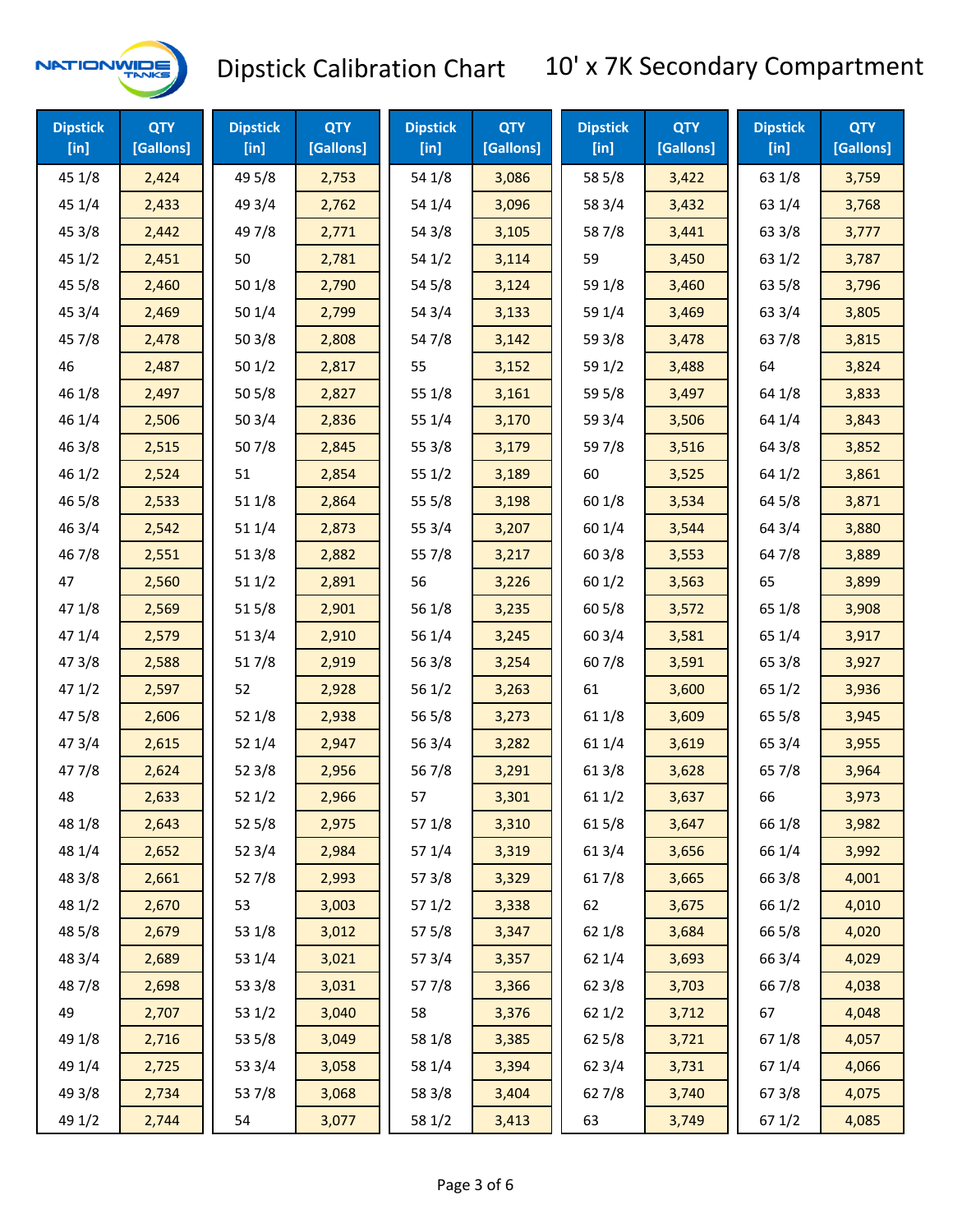

| <b>Dipstick</b><br>$[$ in] | <b>QTY</b><br>[Gallons] | <b>Dipstick</b><br>$[$ in] | <b>QTY</b><br>[Gallons] | <b>Dipstick</b><br>$[$ in] | <b>QTY</b><br>[Gallons] | <b>Dipstick</b><br>$[$ in] | <b>QTY</b><br>[Gallons] | <b>Dipstick</b><br>$[$ in] | <b>QTY</b><br>[Gallons] |
|----------------------------|-------------------------|----------------------------|-------------------------|----------------------------|-------------------------|----------------------------|-------------------------|----------------------------|-------------------------|
| 67 5/8                     | 4,094                   | 72 1/8                     | 4,426                   | 765/8                      | 4,753                   | 81 1/8                     | 5,072                   | 85 5/8                     | 5,382                   |
| 67 3/4                     | 4,103                   | 72 1/4                     | 4,435                   | 763/4                      | 4,762                   | 81 1/4                     | 5,081                   | 85 3/4                     | 5,390                   |
| 67 7/8                     | 4,113                   | 72 3/8                     | 4,444                   | 767/8                      | 4,771                   | 81 3/8                     | 5,090                   | 857/8                      | 5,399                   |
| 68                         | 4,122                   | 721/2                      | 4,453                   | 77                         | 4,780                   | 81 1/2                     | 5,098                   | 86                         | 5,407                   |
| 68 1/8                     | 4,131                   | 725/8                      | 4,463                   | 77 1/8                     | 4,789                   | 815/8                      | 5,107                   | 86 1/8                     | 5,416                   |
| 68 1/4                     | 4,140                   | 72 3/4                     | 4,472                   | 77 1/4                     | 4,797                   | 813/4                      | 5,116                   | 86 1/4                     | 5,424                   |
| 68 3/8                     | 4,150                   | 727/8                      | 4,481                   | 77 3/8                     | 4,806                   | 817/8                      | 5,124                   | 86 3/8                     | 5,433                   |
| 68 1/2                     | 4,159                   | 73                         | 4,490                   | 771/2                      | 4,815                   | 82                         | 5,133                   | 86 1/2                     | 5,441                   |
| 68 5/8                     | 4,168                   | 73 1/8                     | 4,499                   | 775/8                      | 4,824                   | 82 1/8                     | 5,142                   | 86 5/8                     | 5,449                   |
| 68 3/4                     | 4,177                   | 73 1/4                     | 4,508                   | 773/4                      | 4,833                   | 82 1/4                     | 5,151                   | 86 3/4                     | 5,458                   |
| 687/8                      | 4,187                   | 73 3/8                     | 4,517                   | 777/8                      | 4,842                   | 82 3/8                     | 5,159                   | 867/8                      | 5,466                   |
| 69                         | 4,196                   | 73 1/2                     | 4,526                   | 78                         | 4,851                   | 821/2                      | 5,168                   | 87                         | 5,474                   |
| 69 1/8                     | 4,205                   | 73 5/8                     | 4,536                   | 78 1/8                     | 4,860                   | 82 5/8                     | 5,177                   | 871/8                      | 5,483                   |
| 69 1/4                     | 4,214                   | 73 3/4                     | 4,545                   | 78 1/4                     | 4,869                   | 82 3/4                     | 5,185                   | 871/4                      | 5,491                   |
| 69 3/8                     | 4,224                   | 737/8                      | 4,554                   | 78 3/8                     | 4,878                   | 827/8                      | 5,194                   | 87 3/8                     | 5,499                   |
| 69 1/2                     | 4,233                   | 74                         | 4,563                   | 78 1/2                     | 4,887                   | 83                         | 5,203                   | 871/2                      | 5,508                   |
| 69 5/8                     | 4,242                   | 74 1/8                     | 4,572                   | 78 5/8                     | 4,896                   | 83 1/8                     | 5,211                   | 87 5/8                     | 5,516                   |
| 69 3/4                     | 4,251                   | 74 1/4                     | 4,581                   | 78 3/4                     | 4,905                   | 83 1/4                     | 5,220                   | 87 3/4                     | 5,524                   |
| 697/8                      | 4,260                   | 74 3/8                     | 4,590                   | 787/8                      | 4,913                   | 83 3/8                     | 5,228                   | 877/8                      | 5,533                   |
| 70                         | 4,270                   | 74 1/2                     | 4,599                   | 79                         | 4,922                   | 83 1/2                     | 5,237                   | 88                         | 5,541                   |
| 70 1/8                     | 4,279                   | 74 5/8                     | 4,608                   | 79 1/8                     | 4,931                   | 83 5/8                     | 5,246                   | 88 1/8                     | 5,549                   |
| 70 1/4                     | 4,288                   | 74 3/4                     | 4,617                   | 79 1/4                     | 4,940                   | 83 3/4                     | 5,254                   | 88 1/4                     | 5,557                   |
| 70 3/8                     | 4,297                   | 747/8                      | 4,626                   | 79 3/8                     | 4,949                   | 837/8                      | 5,263                   | 88 3/8                     | 5,566                   |
| 70 1/2                     | 4,307                   | 75                         | 4,635                   | 79 1/2                     | 4,958                   | 84                         | 5,271                   | 88 1/2                     | 5,574                   |
| 70 5/8                     | 4,316                   | 75 1/8                     | 4,644                   | 79 5/8                     | 4,967                   | 84 1/8                     | 5,280                   | 88 5/8                     | 5,582                   |
| 70 3/4                     | 4,325                   | 75 1/4                     | 4,653                   | 79 3/4                     | 4,975                   | 84 1/4                     | 5,288                   | 88 3/4                     | 5,590                   |
| 707/8                      | 4,334                   | 75 3/8                     | 4,663                   | 79 7/8                     | 4,984                   | 84 3/8                     | 5,297                   | 887/8                      | 5,599                   |
| 71                         | 4,343                   | 75 1/2                     | 4,672                   | 80                         | 4,993                   | 84 1/2                     | 5,306                   | 89                         | 5,607                   |
| 71 1/8                     | 4,353                   | 75 5/8                     | 4,681                   | 80 1/8                     | 5,002                   | 84 5/8                     | 5,314                   | 89 1/8                     | 5,615                   |
| 71 1/4                     | 4,362                   | 75 3/4                     | 4,690                   | 80 1/4                     | 5,011                   | 84 3/4                     | 5,323                   | 89 1/4                     | 5,623                   |
| 713/8                      | 4,371                   | 75 7/8                     | 4,699                   | 80 3/8                     | 5,019                   | 847/8                      | 5,331                   | 89 3/8                     | 5,631                   |
| 71 1/2                     | 4,380                   | 76                         | 4,708                   | 80 1/2                     | 5,028                   | 85                         | 5,340                   | 89 1/2                     | 5,639                   |
| 715/8                      | 4,389                   | 76 1/8                     | 4,717                   | 805/8                      | 5,037                   | 85 1/8                     | 5,348                   | 89 5/8                     | 5,648                   |
| 71 3/4                     | 4,398                   | 76 1/4                     | 4,726                   | 80 3/4                     | 5,046                   | 85 1/4                     | 5,357                   | 89 3/4                     | 5,656                   |
| 717/8                      | 4,408                   | 763/8                      | 4,735                   | 807/8                      | 5,055                   | 85 3/8                     | 5,365                   | 897/8                      | 5,664                   |
| 72                         | 4,417                   | 76 1/2                     | 4,744                   | 81                         | 5,063                   | 85 1/2                     | 5,374                   | 90                         | 5,672                   |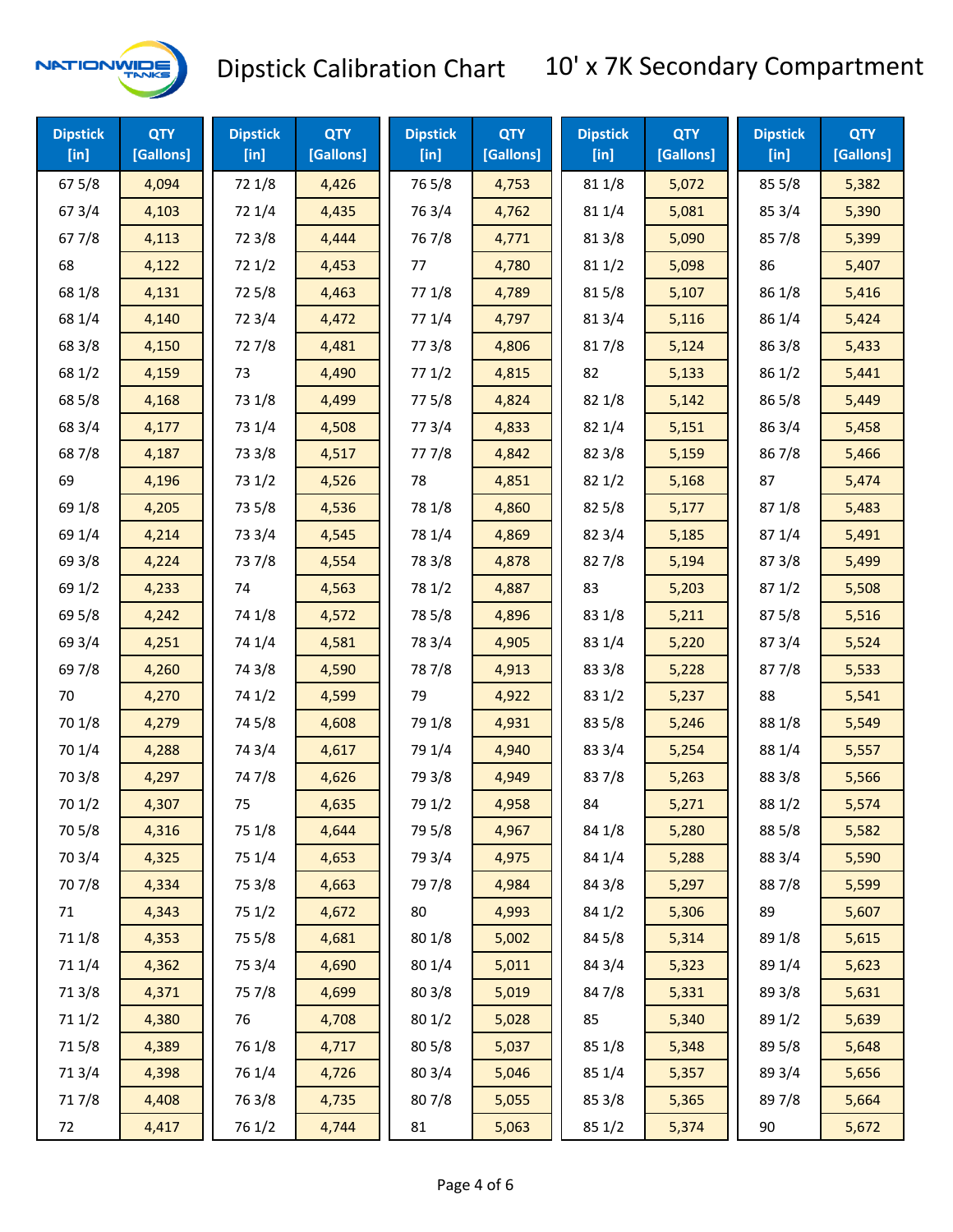

| <b>Dipstick</b><br>$[$ in] | <b>QTY</b><br>[Gallons] | <b>Dipstick</b><br>$[$ in] | <b>QTY</b><br>[Gallons] | <b>Dipstick</b><br>$[$ in] | <b>QTY</b><br>[Gallons] | <b>Dipstick</b><br>$[$ in] | <b>QTY</b><br>[Gallons] | <b>Dipstick</b><br>$[$ in] | <b>QTY</b><br>[Gallons] |
|----------------------------|-------------------------|----------------------------|-------------------------|----------------------------|-------------------------|----------------------------|-------------------------|----------------------------|-------------------------|
| 90 1/8                     | 5,680                   | 94 5/8                     | 5,963                   | 99 1/8                     | 6,229                   | 103 5/8                    | 6,472                   | 108 1/8                    | 6,689                   |
| 90 1/4                     | 5,688                   | 94 3/4                     | 5,971                   | 99 1/4                     | 6,236                   | 103 3/4                    | 6,479                   | 108 1/4                    | 6,694                   |
| 903/8                      | 5,696                   | 947/8                      | 5,979                   | 99 3/8                     | 6,243                   | 103 7/8                    | 6,485                   | 108 3/8                    | 6,700                   |
| 90 1/2                     | 5,704                   | 95                         | 5,986                   | 99 1/2                     | 6,250                   | 104                        | 6,491                   | 108 1/2                    | 6,706                   |
| 90 5/8                     | 5,712                   | 95 1/8                     | 5,994                   | 99 5/8                     | 6,257                   | 104 1/8                    | 6,498                   | 108 5/8                    | 6,711                   |
| 90 3/4                     | 5,720                   | 95 1/4                     | 6,001                   | 99 3/4                     | 6,264                   | 104 1/4                    | 6,504                   | 108 3/4                    | 6,716                   |
| 907/8                      | 5,728                   | 95 3/8                     | 6,009                   | 997/8                      | 6,271                   | 104 3/8                    | 6,510                   | 108 7/8                    | 6,722                   |
| 91                         | 5,736                   | 95 1/2                     | 6,016                   | 100                        | 6,278                   | 104 1/2                    | 6,517                   | 109                        | 6,727                   |
| 91 1/8                     | 5,744                   | 95 5/8                     | 6,024                   | 100 1/8                    | 6,285                   | 104 5/8                    | 6,523                   | 109 1/8                    | 6,733                   |
| 91 1/4                     | 5,752                   | 95 3/4                     | 6,031                   | 1001/4                     | 6,292                   | 104 3/4                    | 6,529                   | 109 1/4                    | 6,738                   |
| 91 3/8                     | 5,760                   | 95 7/8                     | 6,039                   | 100 3/8                    | 6,299                   | 104 7/8                    | 6,535                   | 109 3/8                    | 6,743                   |
| 911/2                      | 5,768                   | 96                         | 6,046                   | 1001/2                     | 6,306                   | 105                        | 6,542                   | 109 1/2                    | 6,749                   |
| 915/8                      | 5,776                   | 96 1/8                     | 6,054                   | 100 5/8                    | 6,312                   | 105 1/8                    | 6,548                   | 109 5/8                    | 6,754                   |
| 913/4                      | 5,784                   | 96 1/4                     | 6,061                   | 100 3/4                    | 6,319                   | 105 1/4                    | 6,554                   | 109 3/4                    | 6,759                   |
| 917/8                      | 5,792                   | 96 3/8                     | 6,069                   | 100 7/8                    | 6,326                   | 105 3/8                    | 6,560                   | 109 7/8                    | 6,764                   |
| 92                         | 5,800                   | 96 1/2                     | 6,076                   | 101                        | 6,333                   | 105 1/2                    | 6,566                   | 110                        | 6,770                   |
| 92 1/8                     | 5,808                   | 96 5/8                     | 6,084                   | 101 1/8                    | 6,340                   | 105 5/8                    | 6,572                   | 110 1/8                    | 6,775                   |
| 92 1/4                     | 5,816                   | 96 3/4                     | 6,091                   | 101 1/4                    | 6,347                   | 105 3/4                    | 6,578                   | 110 1/4                    | 6,780                   |
| 92 3/8                     | 5,824                   | 967/8                      | 6,098                   | 101 3/8                    | 6,353                   | 105 7/8                    | 6,584                   | 110 3/8                    | 6,785                   |
| 92 1/2                     | 5,832                   | 97                         | 6,106                   | 1011/2                     | 6,360                   | 106                        | 6,590                   | 110 1/2                    | 6,790                   |
| 925/8                      | 5,839                   | 97 1/8                     | 6,113                   | 101 5/8                    | 6,367                   | 106 1/8                    | 6,596                   | 110 5/8                    | 6,795                   |
| 92 3/4                     | 5,847                   | 97 1/4                     | 6,120                   | 101 3/4                    | 6,374                   | 106 1/4                    | 6,602                   | 110 3/4                    | 6,800                   |
| 927/8                      | 5,855                   | 973/8                      | 6,128                   | 101 7/8                    | 6,380                   | 106 3/8                    | 6,608                   | 110 7/8                    | 6,805                   |
| 93                         | 5,863                   | 97 1/2                     | 6,135                   | 102                        | 6,387                   | 106 1/2                    | 6,614                   | 111                        | 6,810                   |
| 93 1/8                     | 5,871                   | 97 5/8                     | 6,142                   | 102 1/8                    | 6,394                   | 106 5/8                    | 6,620                   | 111 1/8                    | 6,815                   |
| 93 1/4                     | 5,878                   | 973/4                      | 6,150                   | 102 1/4                    | 6,400                   | 106 3/4                    | 6,626                   | 111 1/4                    | 6,820                   |
| 93 3/8                     | 5,886                   | 977/8                      | 6,157                   | 102 3/8                    | 6,407                   | 106 7/8                    | 6,632                   | 111 3/8                    | 6,825                   |
| 93 1/2                     | 5,894                   | 98                         | 6,164                   | 102 1/2                    | 6,414                   | 107                        | 6,638                   | 111 1/2                    | 6,829                   |
| 93 5/8                     | 5,902                   | 98 1/8                     | 6,171                   | 102 5/8                    | 6,420                   | 107 1/8                    | 6,643                   | 1115/8                     | 6,834                   |
| 93 3/4                     | 5,909                   | 98 1/4                     | 6,179                   | 102 3/4                    | 6,427                   | 107 1/4                    | 6,649                   | 111 3/4                    | 6,839                   |
| 937/8                      | 5,917                   | 98 3/8                     | 6,186                   | 102 7/8                    | 6,433                   | 1073/8                     | 6,655                   | 111 7/8                    | 6,844                   |
| 94                         | 5,925                   | 98 1/2                     | 6,193                   | 103                        | 6,440                   | 1071/2                     | 6,661                   | 112                        | 6,848                   |
| 94 1/8                     | 5,933                   | 98 5/8                     | 6,200                   | 103 1/8                    | 6,446                   | 1075/8                     | 6,666                   | 112 1/8                    | 6,853                   |
| 94 1/4                     | 5,940                   | 98 3/4                     | 6,207                   | 103 1/4                    | 6,453                   | 1073/4                     | 6,672                   | 112 1/4                    | 6,858                   |
| 94 3/8                     | 5,948                   | 987/8                      | 6,214                   | 103 3/8                    | 6,459                   | 107 7/8                    | 6,678                   | 112 3/8                    | 6,862                   |
| 94 1/2                     | 5,956                   | 99                         | 6,222                   | 103 1/2                    | 6,466                   | 108                        | 6,683                   | 112 1/2                    | 6,867                   |